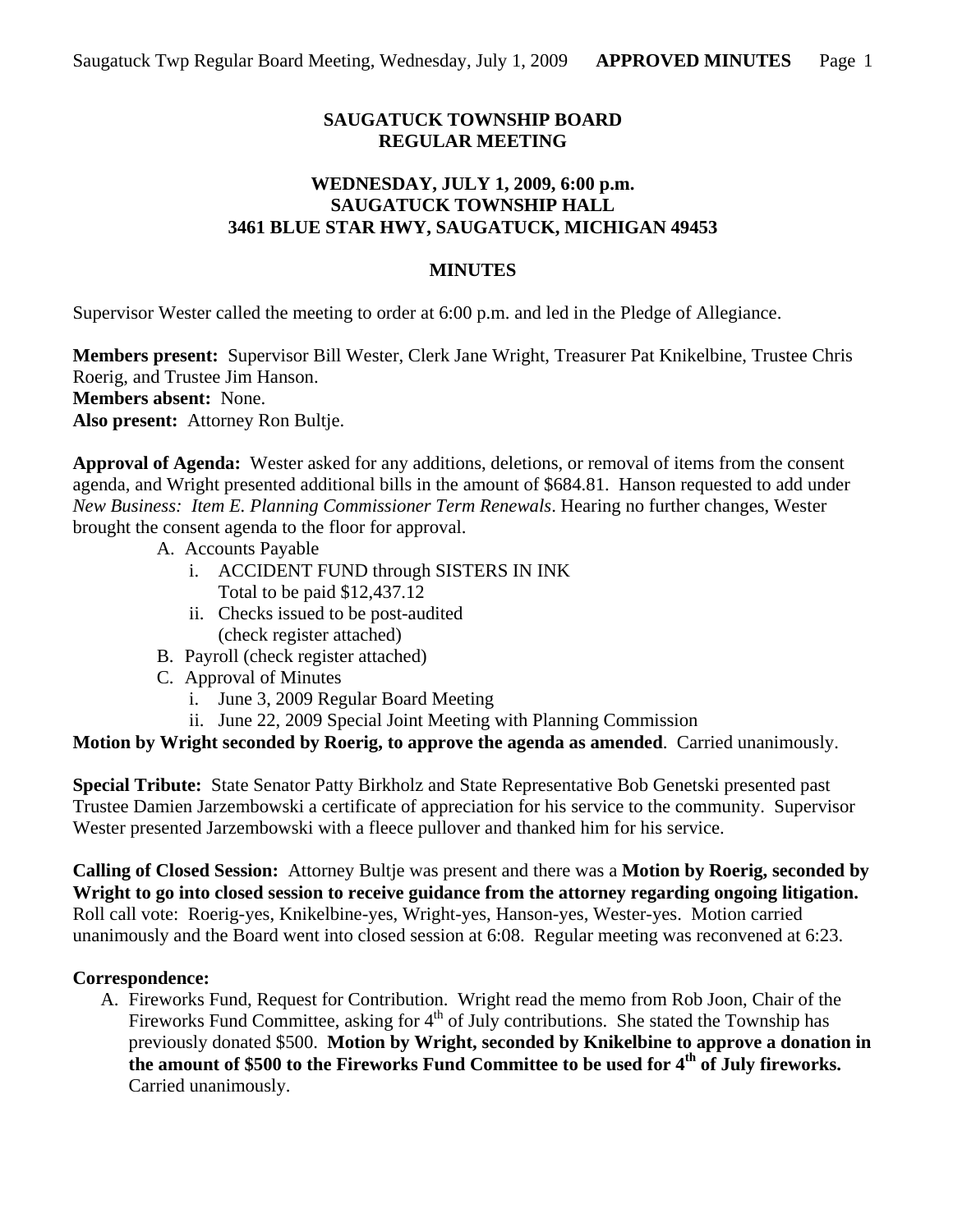## **Unfinished Business:**

A. Planning Commission Vacancy. Hanson thanked both Maggie Conklin and Herb Bills for their presence in the audience and interest in the appointment. He noted the majority of current commissioners reside south of the river and suggested the vacancy allows an opportunity for an individual from north of the river and therefore supported the appointment of Maggie Conklin. Roerig noted Conklin has spent a lot of time becoming engaged in government running for Trustee, sitting on the Parks Commission, and now looking at this appointment for Planning Commissioner. He gave his support to Conklin. Knikelbine noted there currently are 3 of 7 commissioners that live on Lake Shore Drive and Herb Bills would make 4. She did not favor having the commission so lopsided. Wright stated she would like to see another woman on the commission. **Motion by Wester, seconded by Knikelbine to appoint Maggie Conklin to the Planning Commission.** Carried unanimously.

#### **New Business:**

- A. Planning Commission Establishment Ordinance. Hanson reported the state passed a Planning Enabling Act that now requires an ordinance confirming the establishment of a Planning Commission. He presented the required ordinance language. **Motion by Hanson, seconded by Knikelbine to adopt Ordinance 2009-4 Planning Commission Establishment Ordinance as presented.** Carried unanimously.
- B. 2010 Road Work Order. Roerig stated the work order is to rebuild and pave 134<sup>th</sup> Ave. from 63<sup>rd</sup> St. west to I-196, and Gleason Rd. from 134<sup>th</sup> Ave. to Old Allegan Rd. next spring. Wright confirmed there will be monies available for the project. Roerig added this works toward achieving the goal of paving all roads residents want paved within the township. **Motion by Roerig, seconded by Wright to approve the 2010 work order as presented.** Carried unanimously.
- C. Whispering Waters Condominium, community drain field. Wright stated MDEQ regulations allow for community drain fields, but require the local jurisdiction to consider or deny a resolution declaring they would assume responsibility for the operation and maintenance of the drain field. She added the township has taken the policy to deny such requests. **Motion by Wright, seconded by Wester to deny the request for a resolution assuming financial responsibility for the Whispering Waters Condominium community drain field.** Roerig stated if we were to assume responsibility a bond would be required but asked if the township could require a bond anyway. Wright will investigate.
- D. Jet Construction, request for review fee credit. Wright stated we invoiced Jet Construction for review fees associated to his site condominium review and he is objecting to \$182. Discussion took place and there was a **Motion by Roerig, seconded by Knikelbine to accept the recommendation to refund \$182 to Jet Construction.** Motion carried 4 to 1 with Wester voting against the motion.
- E. PC Term Renewals. Hanson stated two commissioners, Sandy Rausch and Larry Edris, terms are up for renewal and recommended their re-appointment to a new 3 year term. **Motion by Wester, seconded by Hanson to re-appoint Sandy Rausch and Larry Edris to a new 3 year term on the Planning Commission.** Knikelbine asked if the re-appointment is approved when would there be another opportunity to introduce a new member. Wright verified 2 terms expire each year. Wester stated there already has been a fair amount of new people appointed to the boards and commissions. Hanson commented both members contribute to the commission and would not recommend their re-appointment if they did not take the position sincerely. Motion carried unanimously.